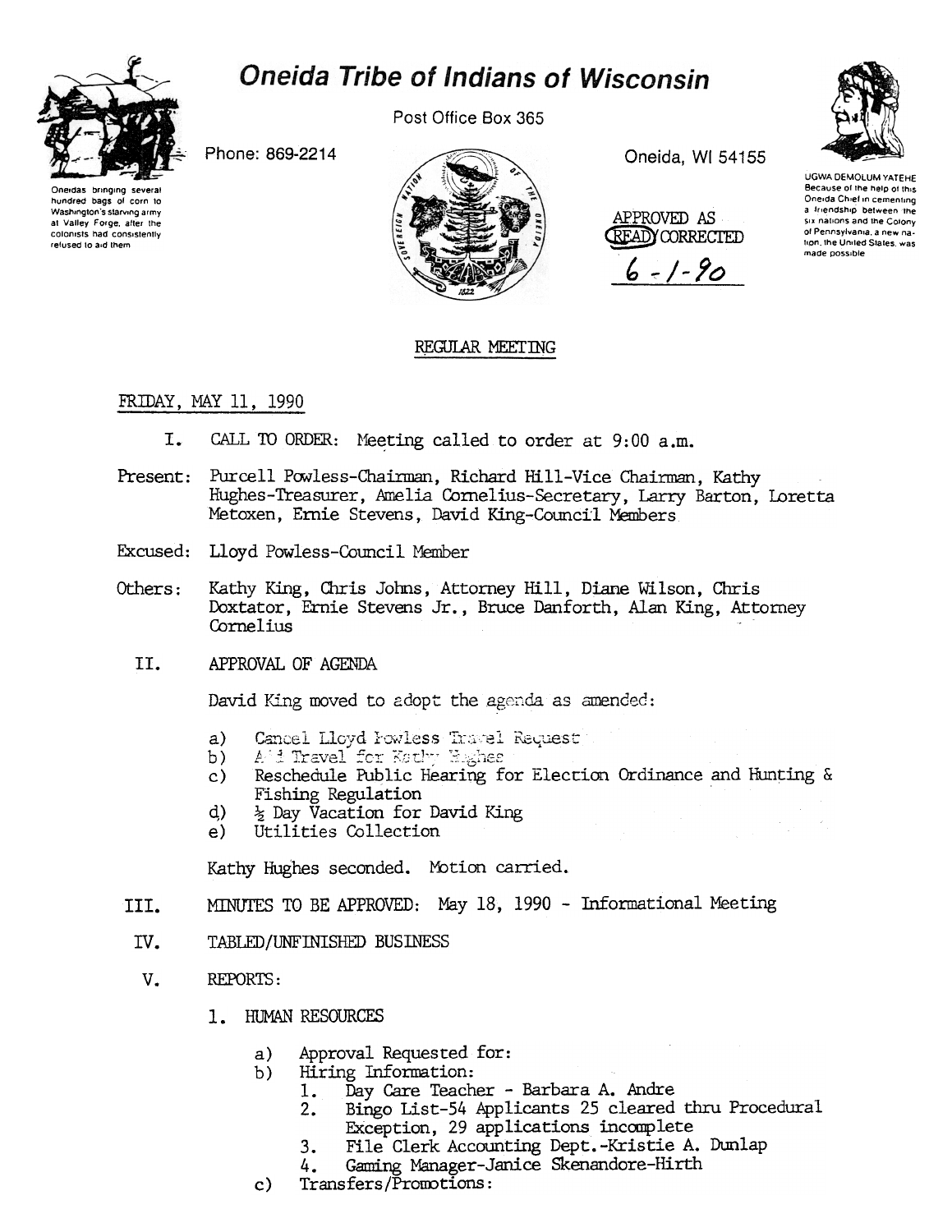ONEIDA TRIBE OF INDIANS OF WISCONSIN REGULAR MEETING - MAY 11, 1990 Page 2

#### $2.1$ TRAVEL REPORTS - None Scheduled

#### VI. **NEW BUSINESS**

- 1. RESOLUTIONS
	- $A_{\bullet}$ Altheimer & Gray Reformatted Fee Agreement - Larry Barton

Larry Barton moved to defer the Resolution and Fee Agreement for Altheimer & Gray until reviewed by the Attorneys and to place on the May 18, 1990 agenda. David King seconded. Motion carried.

> $B<sub>1</sub>$ Children's Trust Fund Grant Resolution #5-11-90-C - Debbie Doxtator

WHEREAS, the Oneida Tribe of Indians of Wisconsin has established Social Service programs to promote the stability and security of Tribal families, and

WHEREAS, the Oneida Tribe of Indians of Wisconsin has established the Oneida Indian Child Welfare Program to provide child protective services for Oneida children, and

WHEREAS, the Oneida Tribe of Indians of Wisconsin has determined that there is a need to expand the services of the Oneida Indian Child Welfare Program.

NOW, THEREFORE BE IT RESOLVED: that the Oneida Tribe of Indians of Wisconsin hereby make application for a Child Abuse & Neglect Prevention Grant through the Children's Trust Fund of the State of Wisconsin.

Loretta Metoxen moved to adopt Resolution #5-11-90-C, David King seconded. Motion carried.

> $C_{\bullet}$ Drug Abuse Treatment Improvement Grant Resolution #5-11-90-B- Debbie Doxtator

WHEREAS, the Oneida Tribe of Indians of Wisconsin has established Social Service programs to promote the stability and security of Tribal families, and

WHEREAS, the Oneida Tribe of Indians of Wisconsin has established the Oneida Chemical Dependency Program to provide AODA services for the Oneida Community, and

WHEREAS, the Oneida Tribe of Indians of Wisconsin has determined that drug abuse is rampantly becoming a cause of dysfunction for many Oneida families, and

WHEREAS, the Oneida Tribe of Indians of Wisconsin has determined that there is a need to expand services for drug abuse treatment.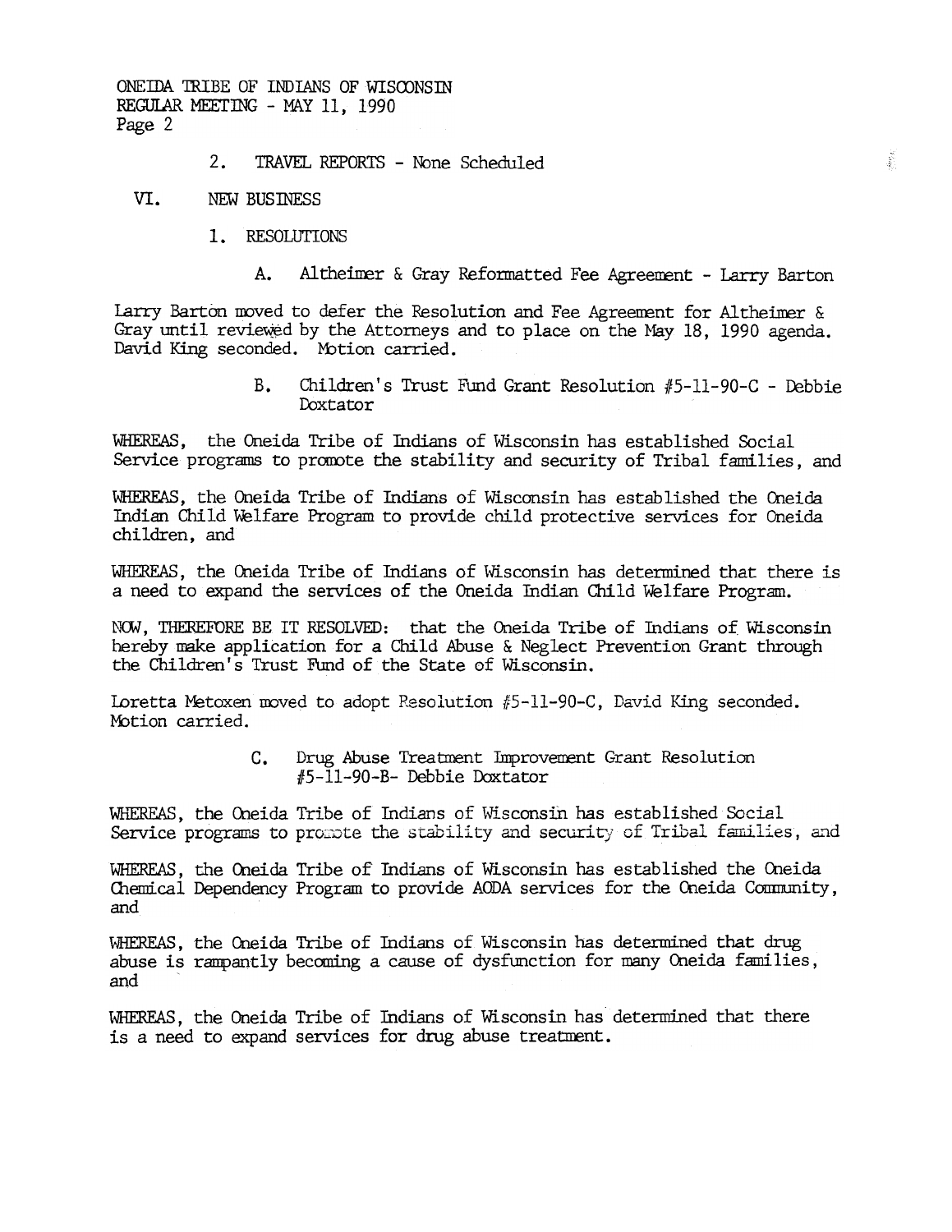ONE IDA TRIBE OF INDIANS OF WISCONSIN REGULAR MEETING - MAY 11, 1990 Page 3

### RESOLUTION #5-11-90-B (Continued)

NOW, THEREFORE BE IT RESOLVED: that the Oneida Tribe of Indians of Wisconsin hereby make application for a Model Comprehensive Treatment Program for Critical Populations Grant through the Department of Health and Human Services, Alcohol, Drug Abuse, and Mental Health Administration.

Larry Barton moved to adopt Resolution #5-11-90-B, Amelia Cornelius seconded. Motion carried. Larry Barton recommends follow-up with Marge Stevens so see if she needs Business Committee involvement in getting the grant.

> Transitional Housing Grant Resolution #5-11-90-A- Debbie D. Doxtator

WHEREAS, the Oneida Tribe of Indians of Wisconsin has established Social Services programs to promote the stability and security of Tribal families, and

WHEREAS, the Oneida Tribe of Indians of Wisconsin has established the Oneida Group Home to work with adjudicated male youth, and

WHEREAS, the Oneida Tribe of Indians of Wisconsin has determined that there is a need to provide transitional living alternatives for young adults who become of age.

NOW. THEREFORE BE IT RESOLVED: that the Oneida Tribe of Indians of Wisconsin hereby make application for a Transitional Housing Grant through the U.S. Department of Housing and Urban Development, Office of Community Planning and Development.

Larry Barton moved to adopt Resolution #5-11-90-A, David King seconder Motion carried.

- 2. REQUESTS:
	- Oakridge Plaza/Fain Inc. Late Payment Chris Doxtator  $A_{\bullet}$

Memo from Chris Doxtator regarding late payment due from Oakridge Plaza/Fain Inc., for information.

> Education Consultation Hearings - Joe Mooney  $B_{\star}$

Kathy Hughes will follow-up on the Education Consultation Hearing being scheduled by Joe Mooney.

> Community Support Committee Recommendation - Lloyd Powless  $C_{\bullet}$

Loretta Metoxen moved to approve the recommendation from Community Support to adopt a policy of not sponsoring adult (18 & over) athletic teams and organizations and to recommend the establishment of an adult athletic association be established to develop a year round fundraising system, Larry Barton seconded. Motion carried.

Larry Barton suggested for the budget hearings, that Community Support be given to a staff person to administer.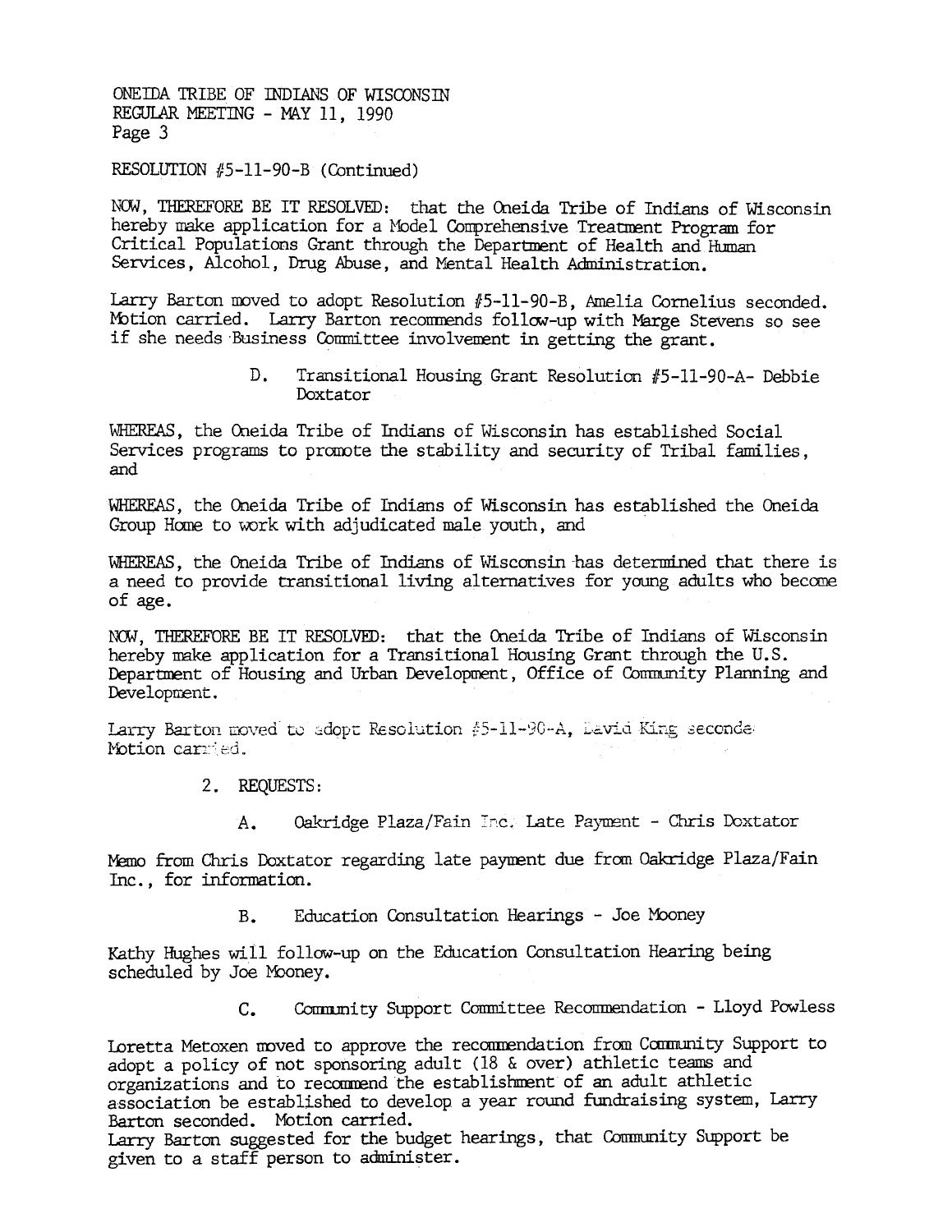ONEIDA TRIBE OF INDIANS OF WISCONSTN REGULAR MEETING - MAY 11, 1990 Page 4

Rick Hill moved to have the General Manager give a report on Top-of-the-Hill Bingo that includes receipts for concession, instant tickets and the game, Loretta Metoxen seconded. Motion carried.

> D. Safety Committee - Speed Zone Public Safety Patrol - Ernie Stevens Jr.

Ernie Stevens Jr. is asking for signs from either the county or the Tribe for speed control in the site.

Larry Barton moved to assign Bob Christjohn the responsibility for signage for Site II through Outagamie County, Ernie Stevens Sr. seconded.

Loretta Metoxen moved to amend the motion to include the Three Sisters site. Rick Hill recommended including the Tribal Safety Committee and Public Safety Chief. Attorney Hill recommended to include all housing sites.

Larry Barton moved to amend the motion to include the Safety Committee and Public Safety Chief, and to include all Housing Sites in his motion, Rick Hill seconded. Motion carried.

Main motion carried.

 $E_{-}$ Minnesota Chippewa Tribe Request for Letter of Support for Defense Logistics Agency

Letter of support for Minnesota Chippewa for cooperative agreement to operate a DOD Procurement Technical Assistance Program for Michigan, Wisconsin, Iowa, and Minnesota.

Ernie Stevens moved to apport request and to fax the letter today, Kathy Hughes seconded. Motion carried.

> Set July General Tribal Council Date, Place and Time  $\mathbf{F}_{\bullet}$

Kathy Hughes moved to hold the General Tribal Council meeting on July 6, 1990 at 6:00 p.m., Larry Barton seconded.

Larry Barton moved to hold the meeting at the Radisson, Ernie Stevens seconded. Motion carried.

Main motion carried.

- 3. CONTRACTS/AGREEMENTS
	- INFO ONLY: Geri Czarnecki Workshop presenter of "Success  $A_{\bullet}$ Through Personal Growth - three 1 hour sessions on May 3. 10 & 17, 1990, for a total of \$900.00.
	- INFO ONLY: Lloyd M. Schuyler Agreement to teach Oneida **B.** Language at the Oneida Library April 24, 1990 - May 17, 1990 for a total of \$200.00.